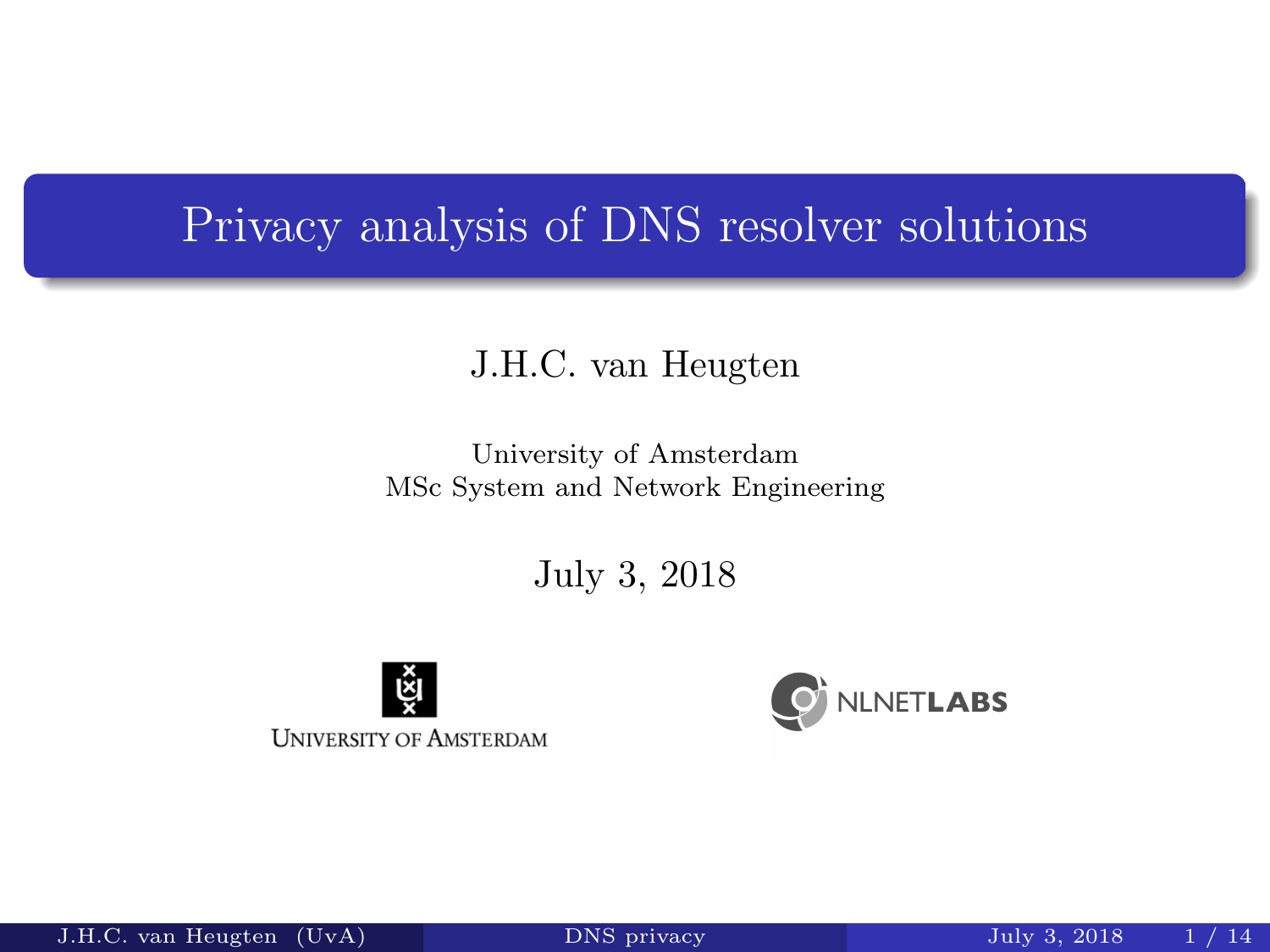### "We've updated our privacy policy"



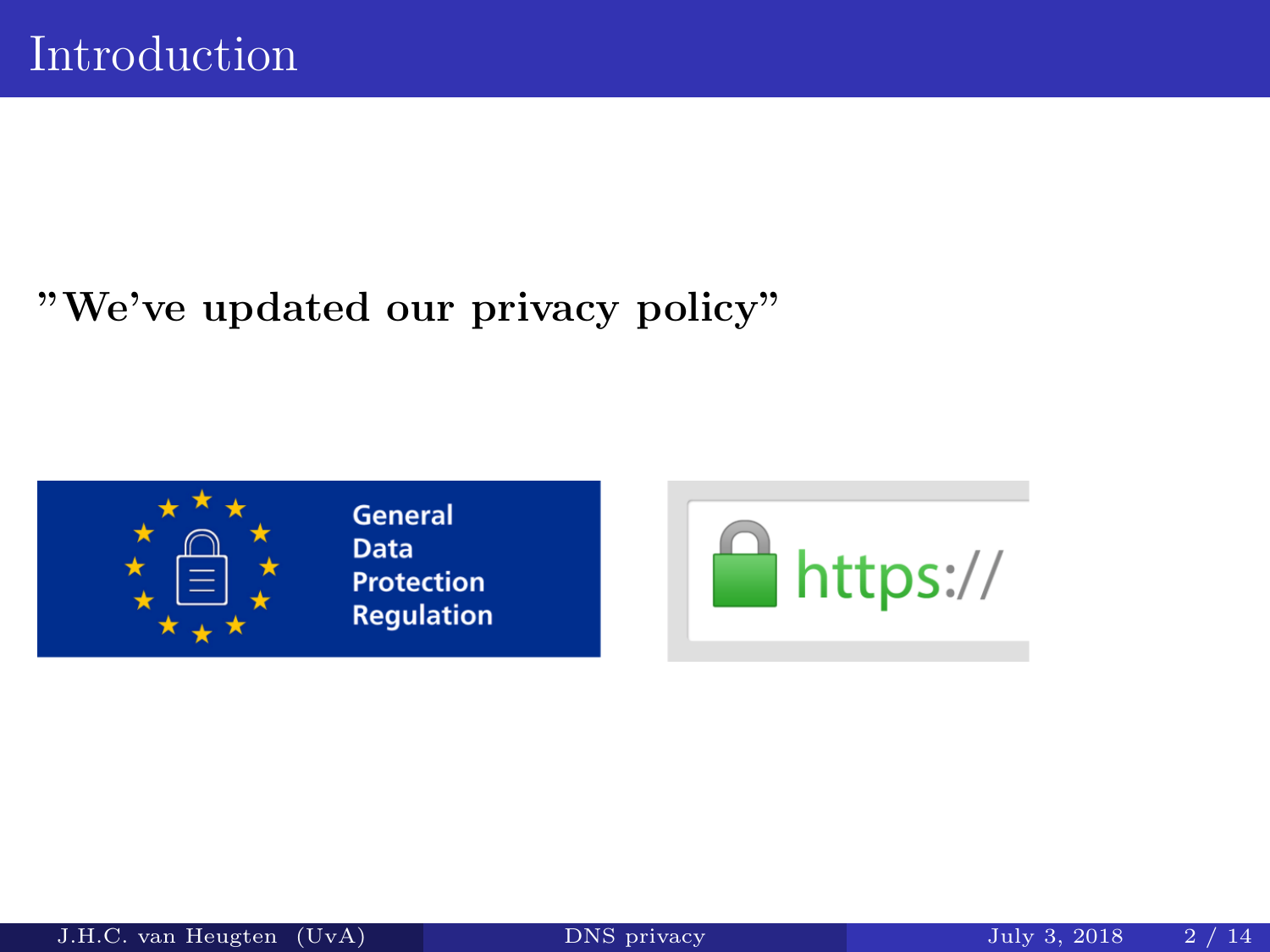Research question:

How can modern techniques improve the privacy of DNS users?

- Regular DNS resolution
- The problem of DNS privacy
- Modern techniques to solve this
- Combine techniques for the best result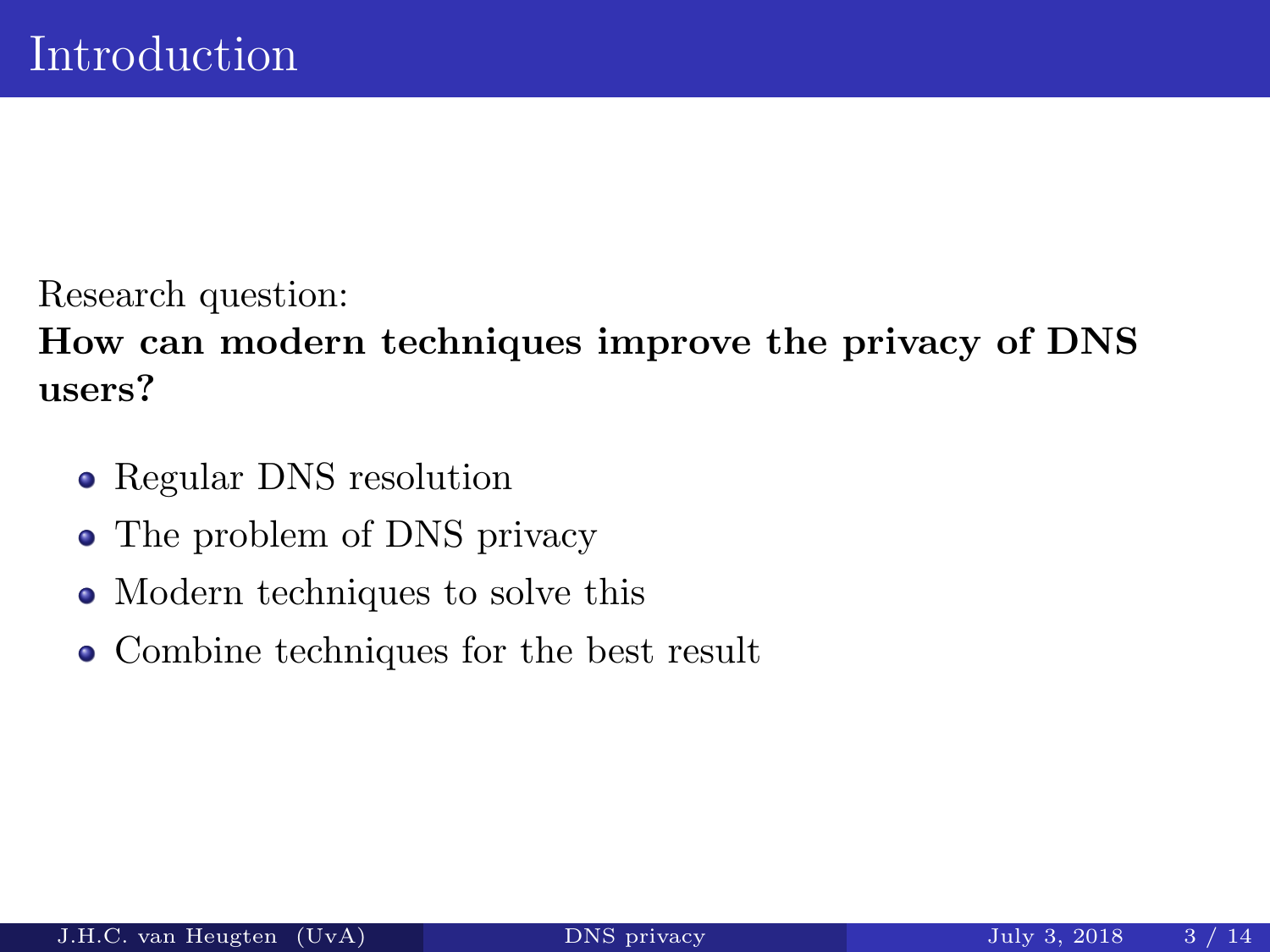# DNS resolution  $1/2$

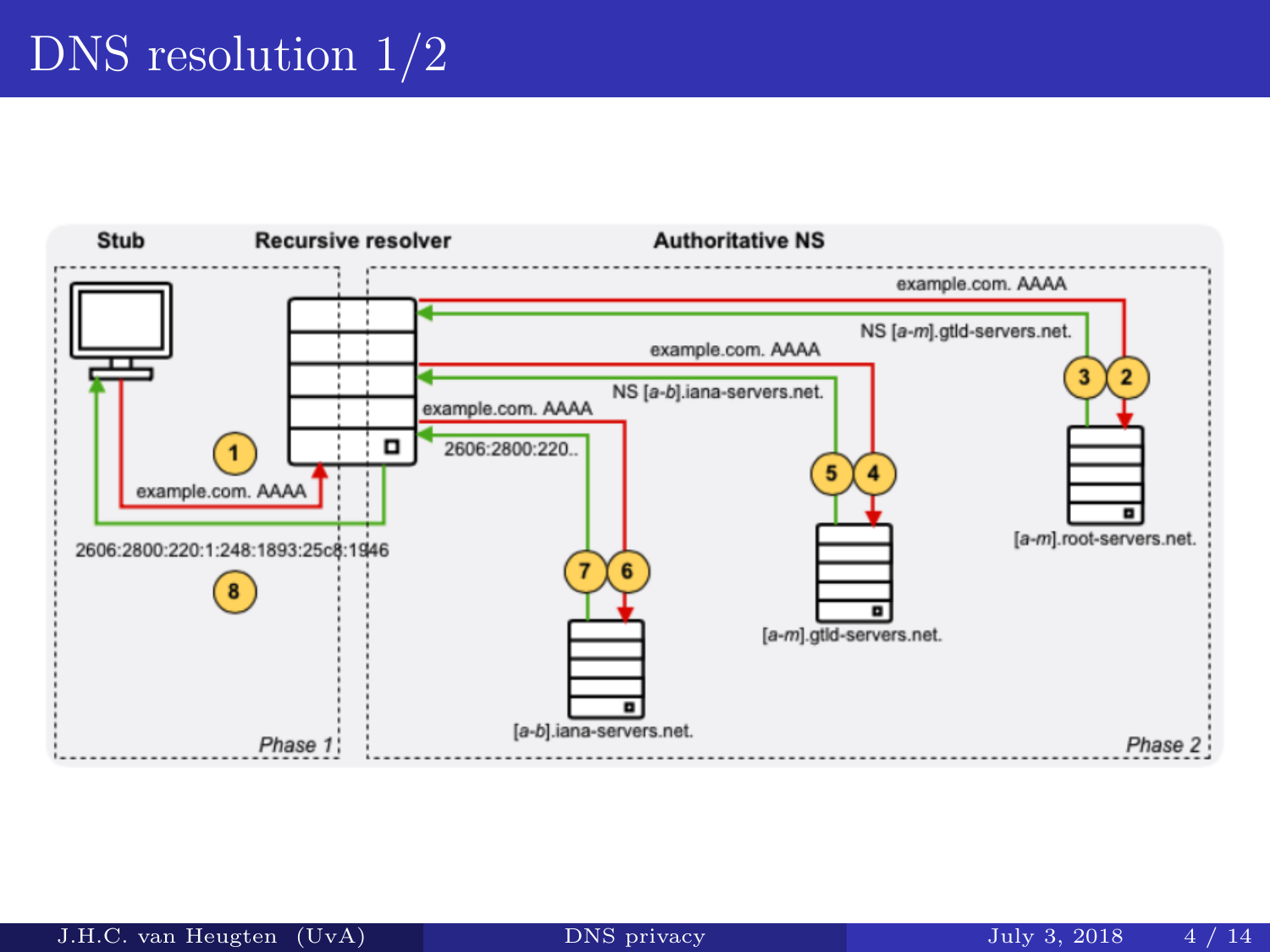# DNS resolution 2/2

#### • DNS server types

- Stub resolver
- Recursive resolver
- Forwarding resolver
- Authoritative server

#### • Recursive/forwarder locations

- Local
- Remote
- ISP
- Public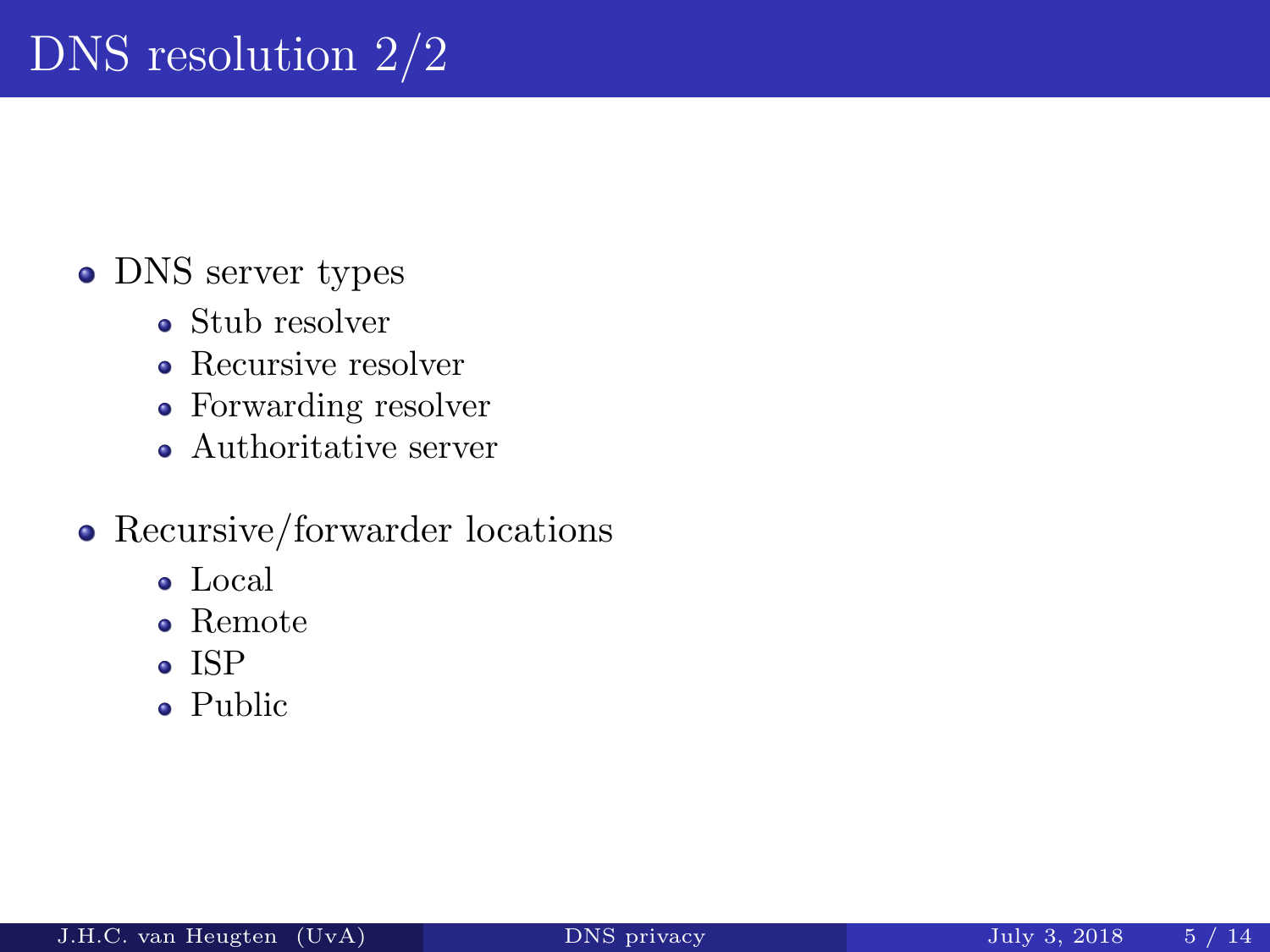# The problem of DNS privacy

#### Eavesdropping & MITM

DNS data:

- QNAME
- QTYPE
- IP-addresses
- Responses
- Metadata (TTL, flags, etc.)

 $EDNS(0)$ 

- Client subnet
- Client ID

### DNSSEC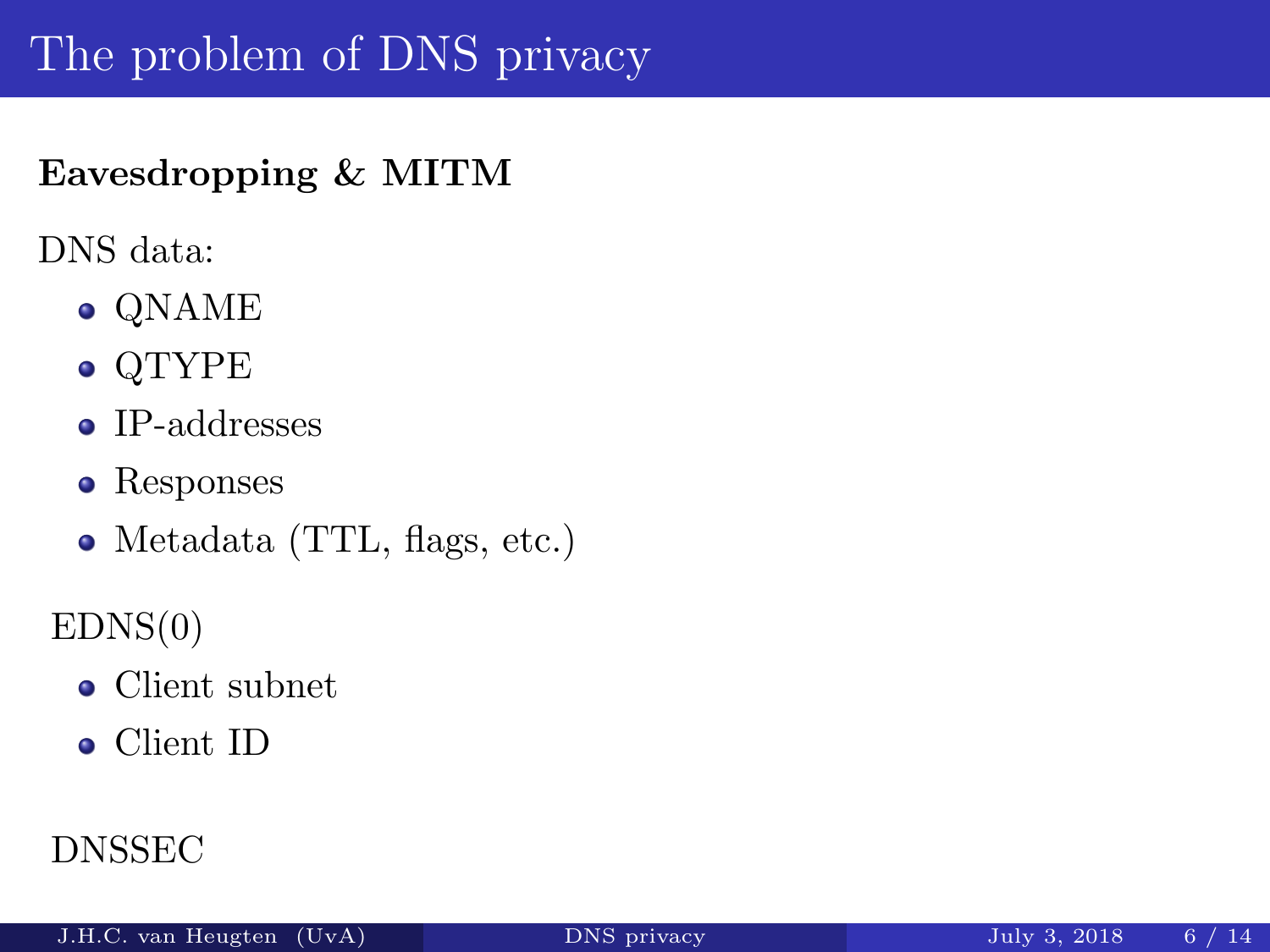

- DNS-over-TLS
- DNS-over-HTTPS
- DNSCrypt
- Oblivious DNS  $\bullet$
- DNSCurve
- QNAME minimisation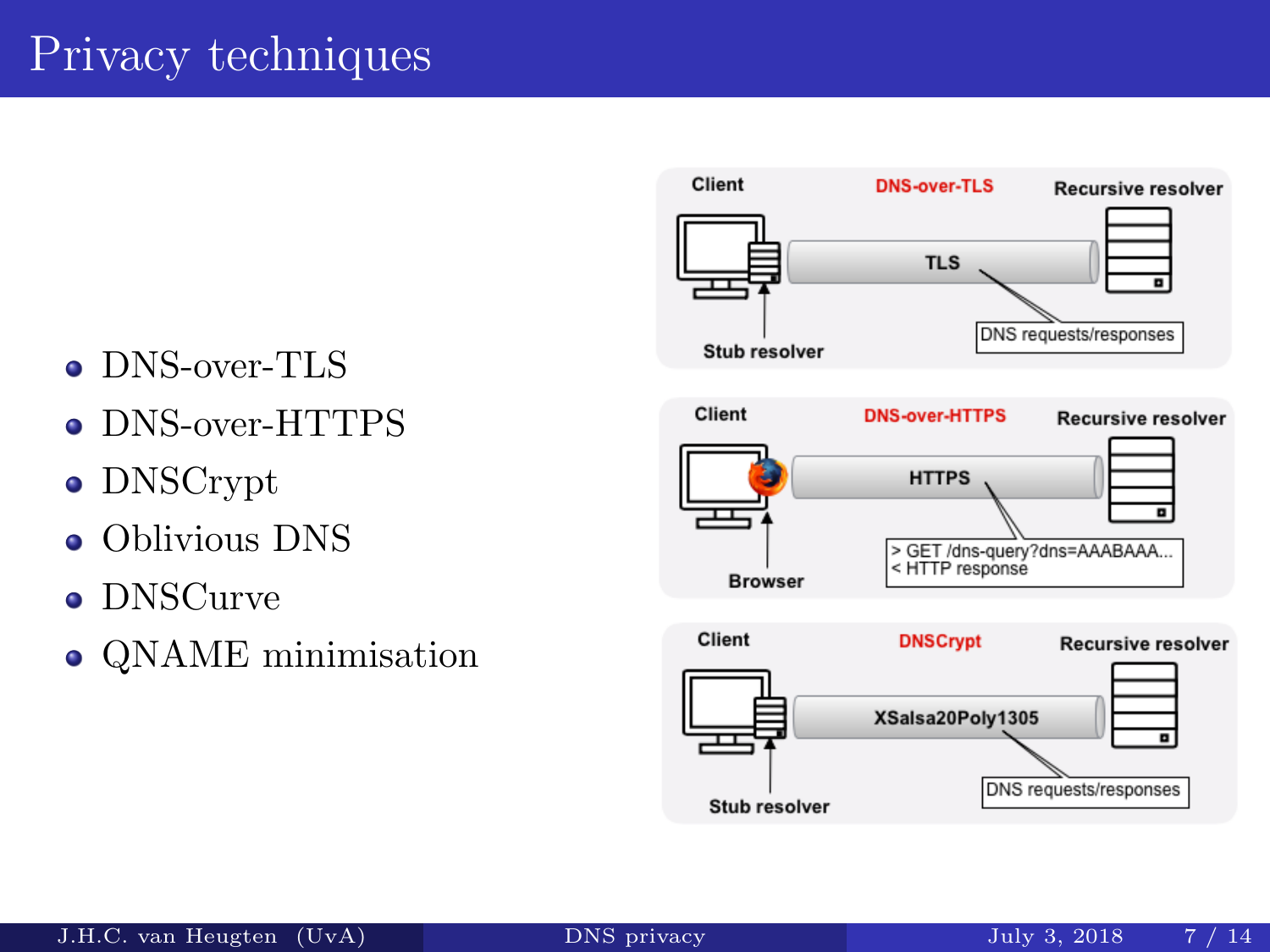#### Query Name (QNAME) minimisation

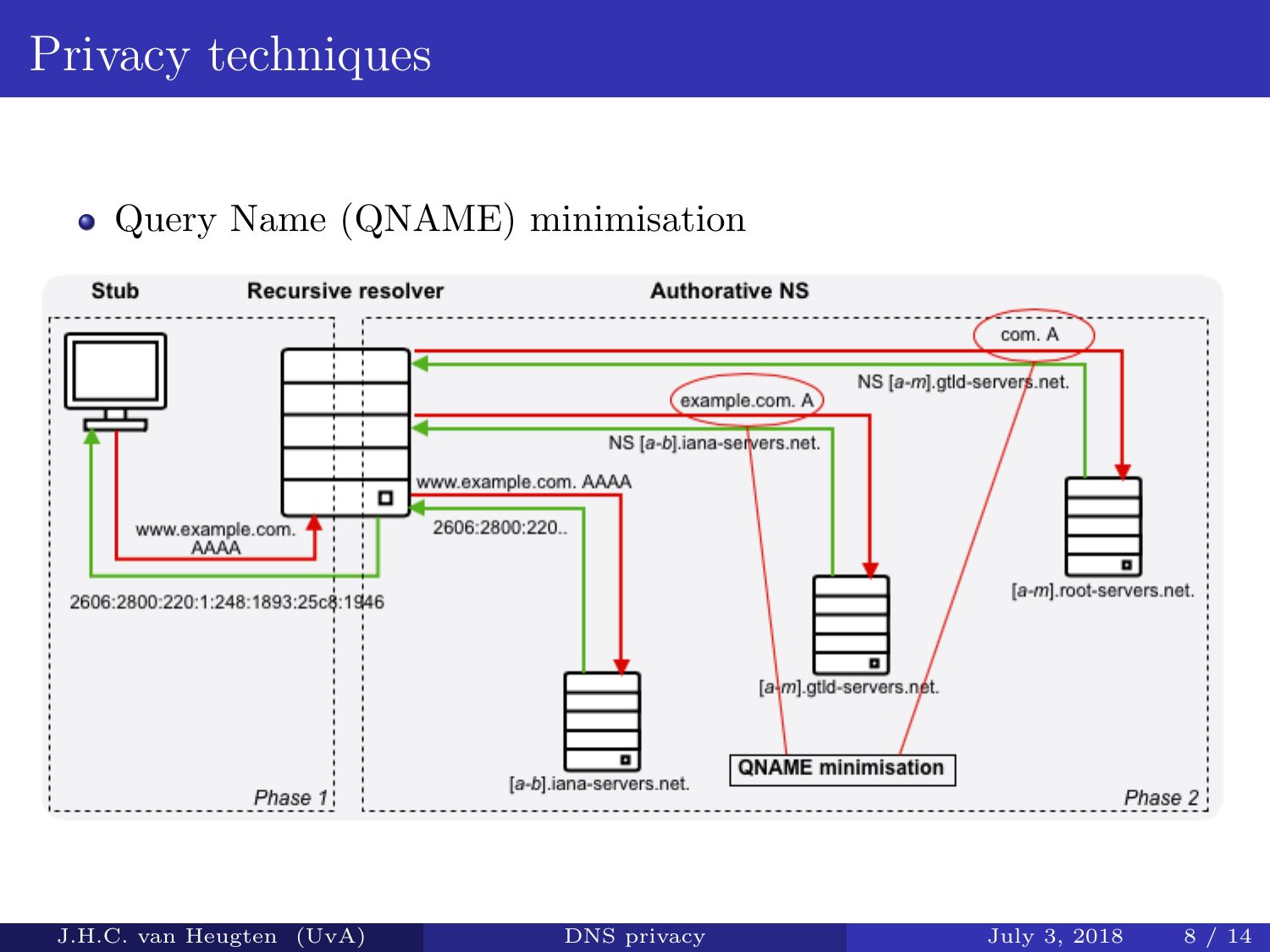## Privacy techniques

#### Coverage of techniques



J.H.C. van Heugten (Uv[A\)](#page-0-0) DNS privacy July 3, 2018 9 / 14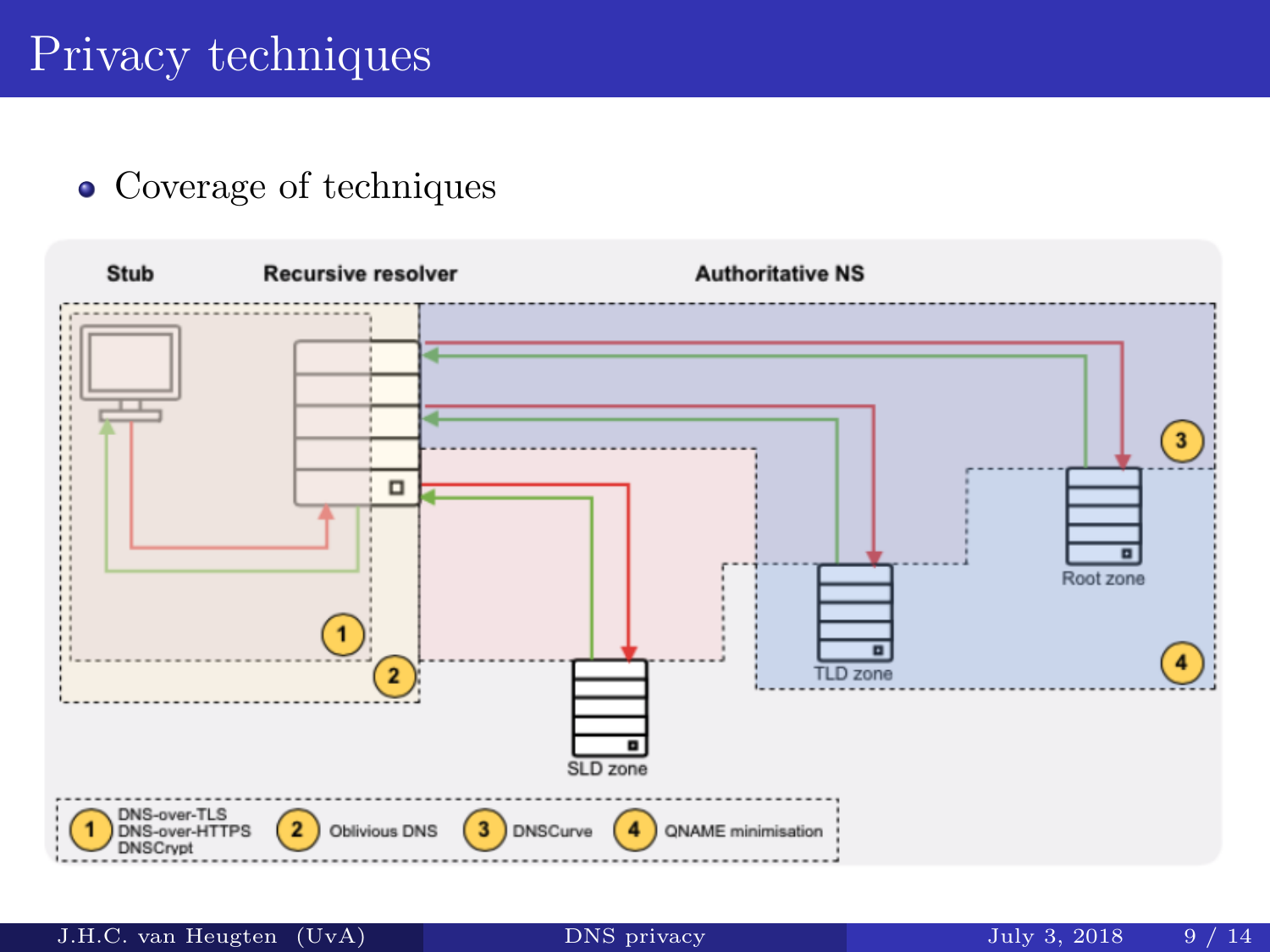Combining previous techniques and resolver types/locations together.

Techniques not available to the user:

- Oblivious DNS
- DNSCurve

Do not use the ISP's resolver

- Regulation
- No support for techniques
- IP-address to user relation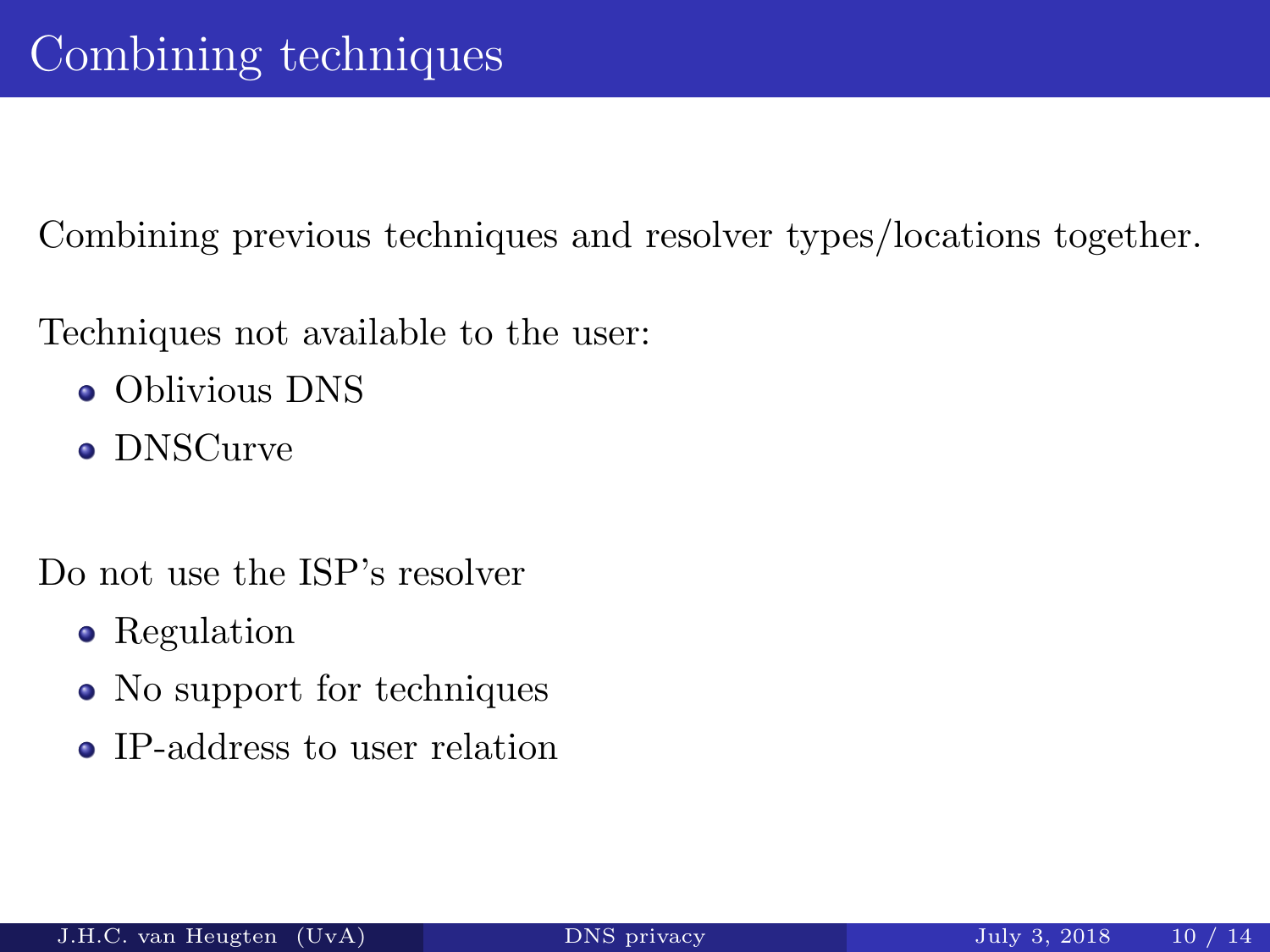Who do you trust with your data?

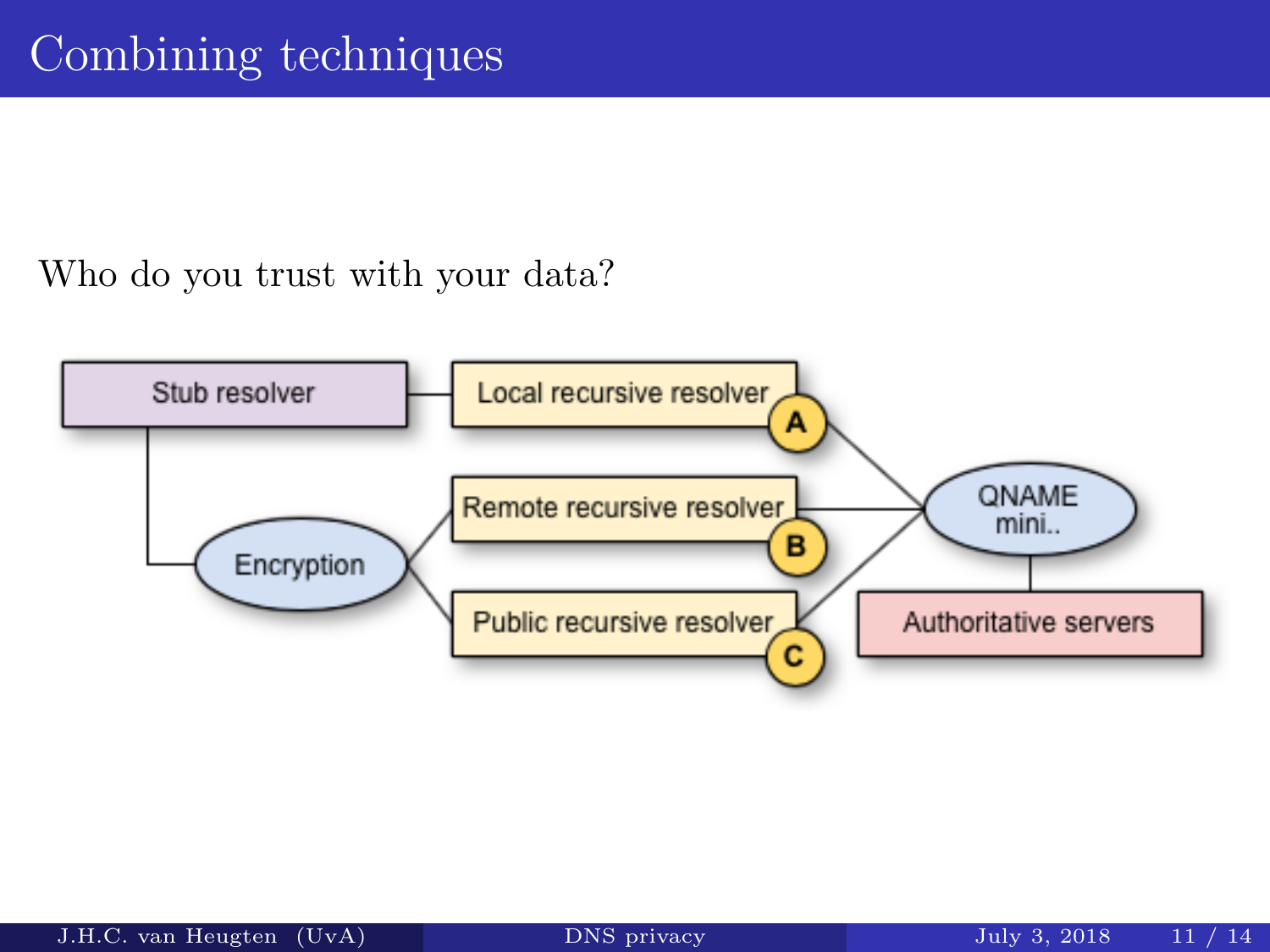#### Decouple data over different servers



And share the forwarding resolver with trusted friends...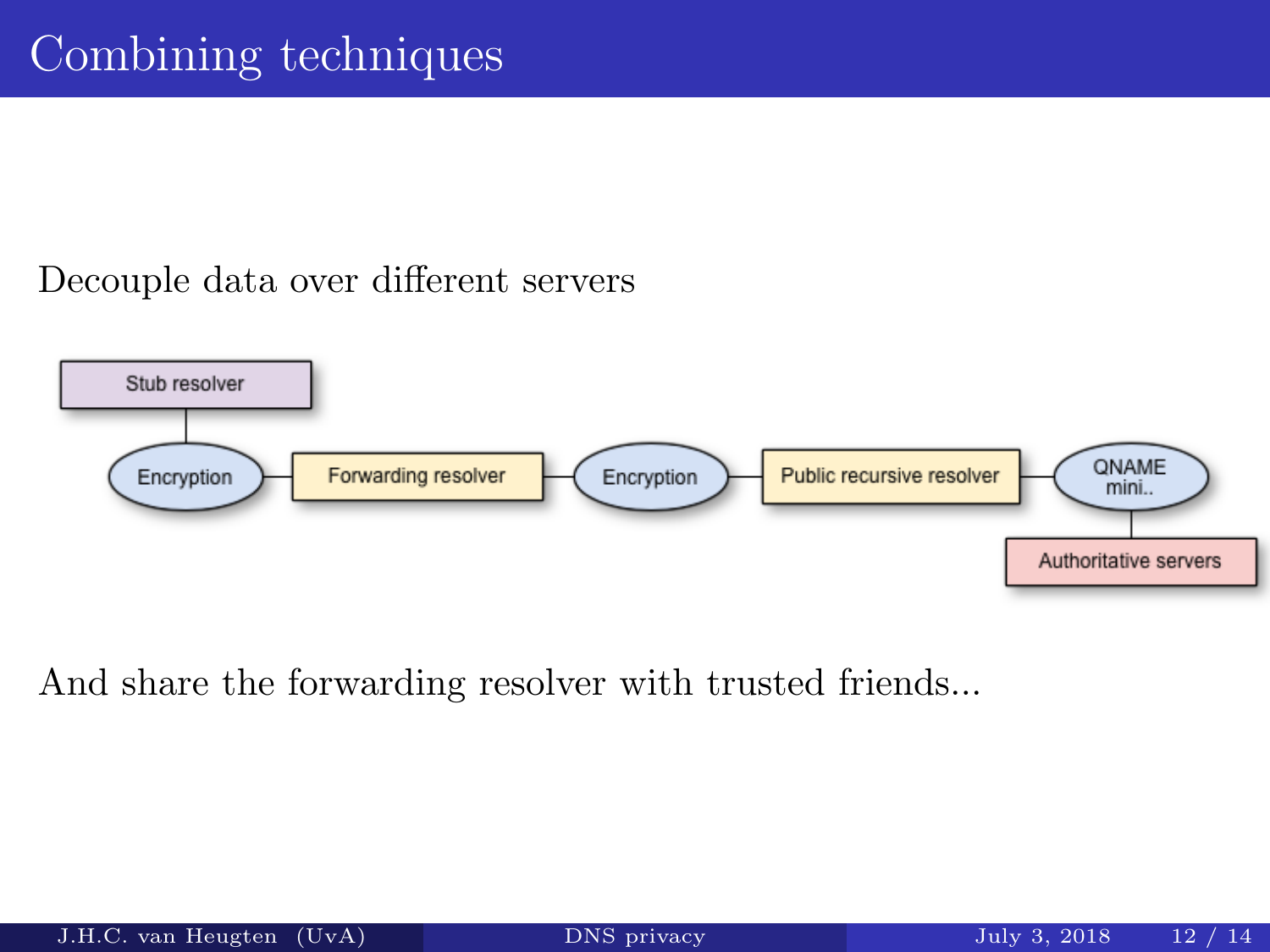#### Conclusion

- Work done
- Importance of caching
- Recursive resolver selection (ECS, logging)

#### Discussion & future work:

- TLS SNI
- DNS padding
- Overlay networks (Tor)
- Multiple public resolvers